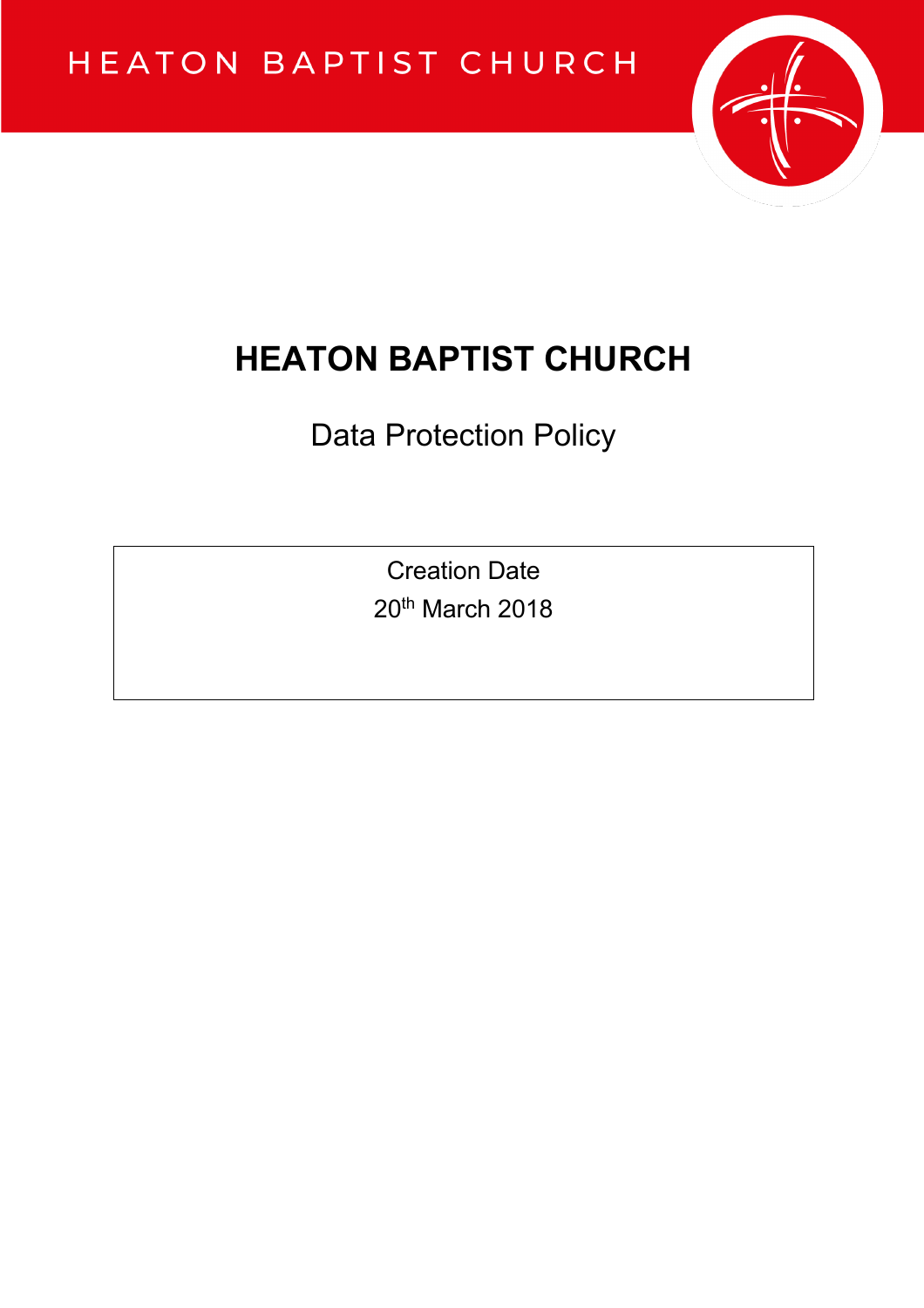

Heaton Baptist Church is committed to protecting all information that we handle about people we support and work with, and to respecting people's rights around how their information is handled. This policy explains our responsibilities and how we will meet them.

## **Contents**

| Section $A - What$ this policy is for                                 |                                                                | $\overline{2}$ |
|-----------------------------------------------------------------------|----------------------------------------------------------------|----------------|
| 1.                                                                    | <b>Policy Statement</b>                                        | $\overline{2}$ |
| 2.                                                                    | Why this policy is important                                   | $\overline{2}$ |
| 3.                                                                    | How this policy applies to you & what you need to know         | 3              |
| 4.                                                                    | Training and guidance                                          | 4              |
| Section B – Our data protection responsibilities                      |                                                                | 4              |
| 5.                                                                    | What personal information do we process?                       | 4              |
| 6.                                                                    | Making sure processing is fair and lawful                      | 5              |
| 7.                                                                    | When we need consent to process data                           | 6              |
| 8.                                                                    | Processing for specified purposes                              | 6              |
| 9.                                                                    | Data will be adequate, relevant and not excessive              | 7              |
| 10.                                                                   | Accurate data                                                  | 7              |
| 11.                                                                   | Keeping data and destroying it                                 | $\overline{7}$ |
| 12.                                                                   | Security of personal data                                      | 7              |
| 13.                                                                   | Keeping records of our data processing                         | 7              |
| Section C – Working with people we process data about (data subjects) |                                                                | 8              |
| 14.                                                                   | Data subjects' rights                                          | 8              |
| 15.                                                                   | Direct marketing                                               | 9              |
| Section D – working with other organisations & transferring data      |                                                                | 9              |
| 16.                                                                   | Sharing information with other organisations                   | 9              |
| 17.                                                                   | Data processors                                                | 9              |
|                                                                       | 18. Transferring personal data outside the European Union (EU) | 10             |
| Section E - Managing change & risks                                   |                                                                | 10             |
| 19.                                                                   | Data protection impact assessments                             | 10             |
| 20.                                                                   | Dealing with data protection breaches                          | 10             |
| Schedule 1 - Definitions and useful terms                             |                                                                | 11             |
| Schedule 2 - ICO Registration                                         |                                                                | 13             |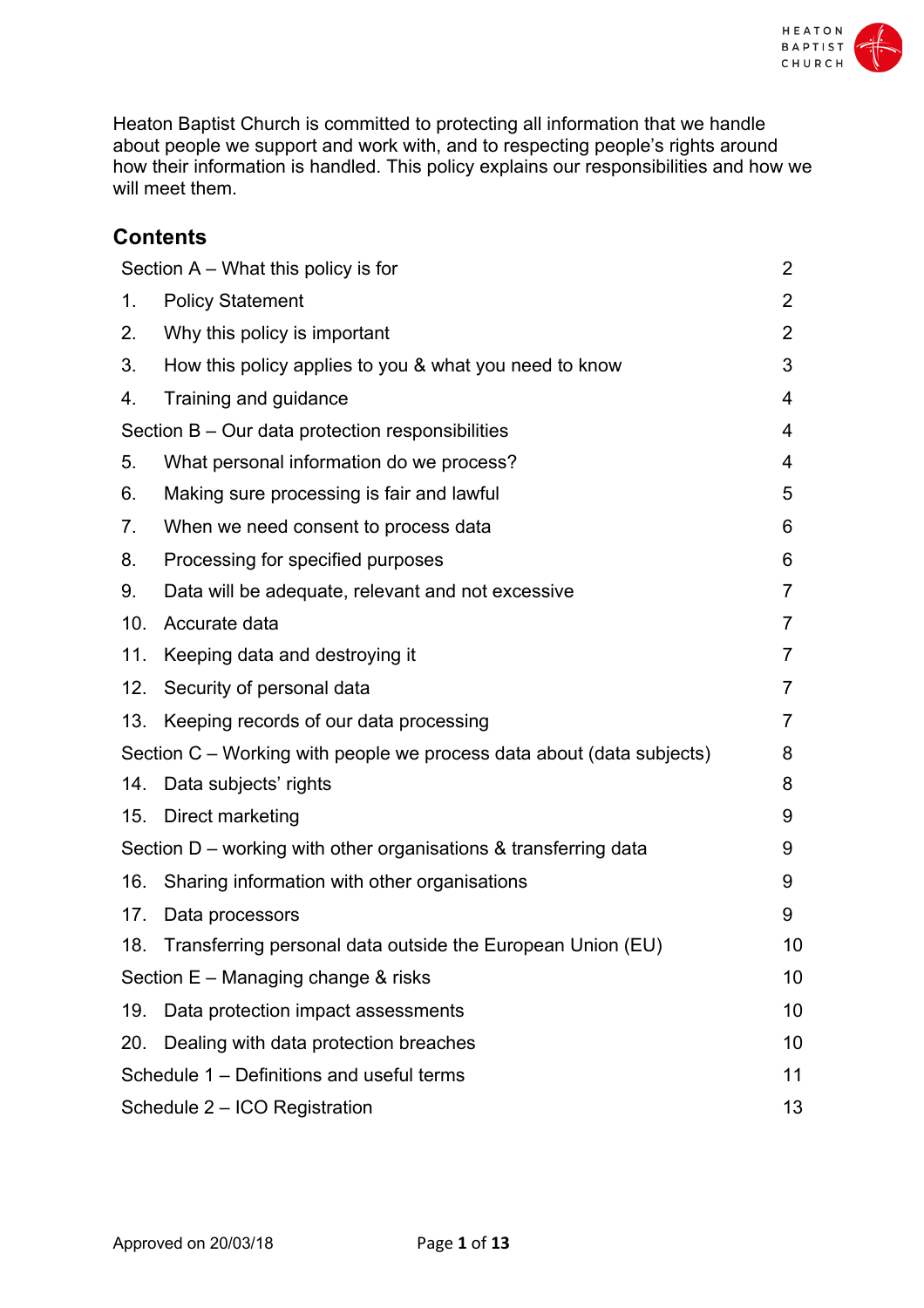

## **Section A – What this policy is for**

#### **1. Policy Statement**

1.1 Heaton Baptist Church is committed to protecting personal data and respecting the rights of our **data subjects**; the people whose **personal data** we collect and use. We value the personal information entrusted to us and we respect that trust, by complying with all relevant laws, and adopting good practice.

We process personal data to help us:

- a) maintain our list of church members [and regular attenders];
- b) provide pastoral support for members and others connected with our church;
- c) provide services to the community including Toddler Group,
- d) safeguard children, young people and adults at risk;
- e) recruit, support and manage staff and volunteers;
- f) maintain our accounts and records;
- g) promote our services;
- h) maintain the security of property and premises;
- i) respond effectively to enquirers and handle any complaints
- 1.2 This policy has been approved by the church's Charity Trustees who are responsible for ensuring that we comply with all our legal obligations. It sets out the legal rules that apply whenever we obtain, store or use personal data.

## **2. Why this policy is important**

- 2.1 We are committed to protecting personal data from being misused, getting into the wrong hands as a result of poor security or being shared carelessly, or being inaccurate, as we are aware that people can be upset or harmed if any of these things happen.
- 2.2 This policy sets out the measures we are committed to taking as an organisation and, what each of us will do to ensure we comply with the relevant legislation.
- 2.3 In particular, we will make sure that all personal data is:
	- a) processed **lawfully, fairly and in a transparent manner;**
	- b) processed for **specified, explicit and legitimate purposes** and not in a manner that is incompatible with those purposes;
	- c) **adequate, relevant and limited to what is necessary** for the purposes for which it is being processed;
	- d) **accurate** and, where necessary, up to date;
	- e) **not kept longer than necessary** for the purposes for which it is being processed;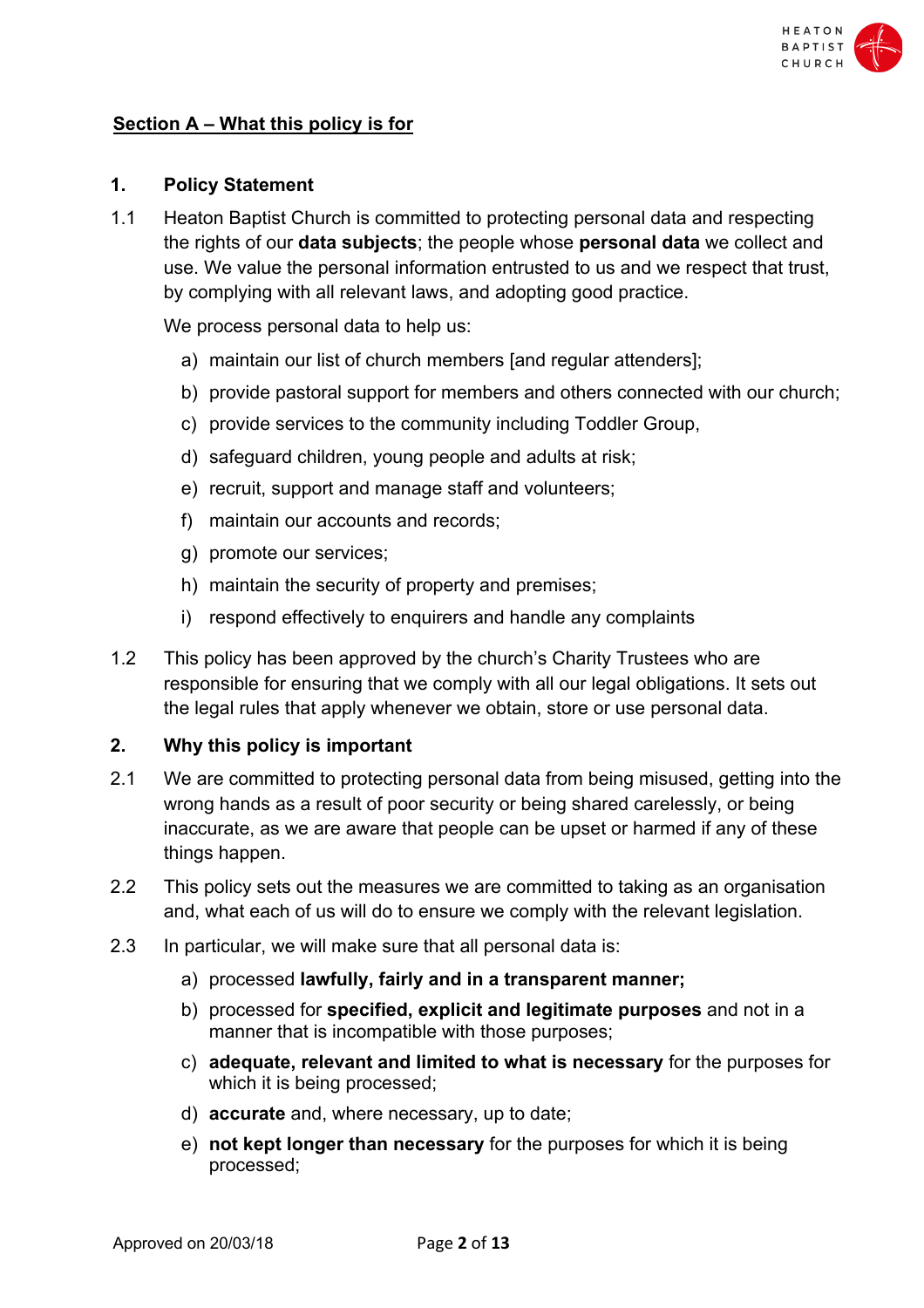

- f) processed in a **secure** manner, by using appropriate technical and organisational means;
- g) processed in keeping with the **rights of data subjects** regarding their personal data.

## **3. How this policy applies to you & what you need to know**

3.1 **As an employee, trustee or volunteer** processing personal information on behalf of the church, you are required to comply with this policy. If you think that you have accidentally breached the policy it is important that you contact our Data Protection Officer immediately so that we can take swift action to try and limit the impact of the breach.

Anyone who breaches the Data Protection Policy may be subject to disciplinary action, and where that individual has breached the policy intentionally, recklessly, or for personal benefit they may also be liable to prosecution or to regulatory action.

- 3.2 **As a leader:** You are required to make sure that any procedures that involve personal data, that you are responsible for in your area, follow the rules set out in this Data Protection Policy.
- 3.3 **As a data subject of Heaton Baptist Church:** We will handle your personal information in line with this policy.
- 3.4 **As an appointed data processor/contractor:** Companies who are appointed by us as a data processor are required to comply with this policy under the contract with us. Any breach of the policy will be taken seriously and could lead to us taking contract enforcement action against the company, or terminating the contract. Data processors have direct obligations under the GDPR, primarily to only process data on instructions from the controller (us) and to implement appropriate technical and organisational measures to ensure a level of security appropriate to the risk involved.]
- 3.5 **Our Data Protection Officer** is responsible for advising Heaton Baptist Church and its staff and members about their legal obligations under data protection law, monitoring compliance with data protection law, dealing with data security breaches and with the development of this policy. Any questions about this policy or any concerns that the policy has not been followed should be referred to them at office@heatonbaptist.com
- 3.6 Before you collect or handle any personal data as part of your work (paid or otherwise) for Heaton Baptist Church, it is important that you take the time to read this policy carefully and understand what is required of you, as well as the organisation's responsibilities when we process data.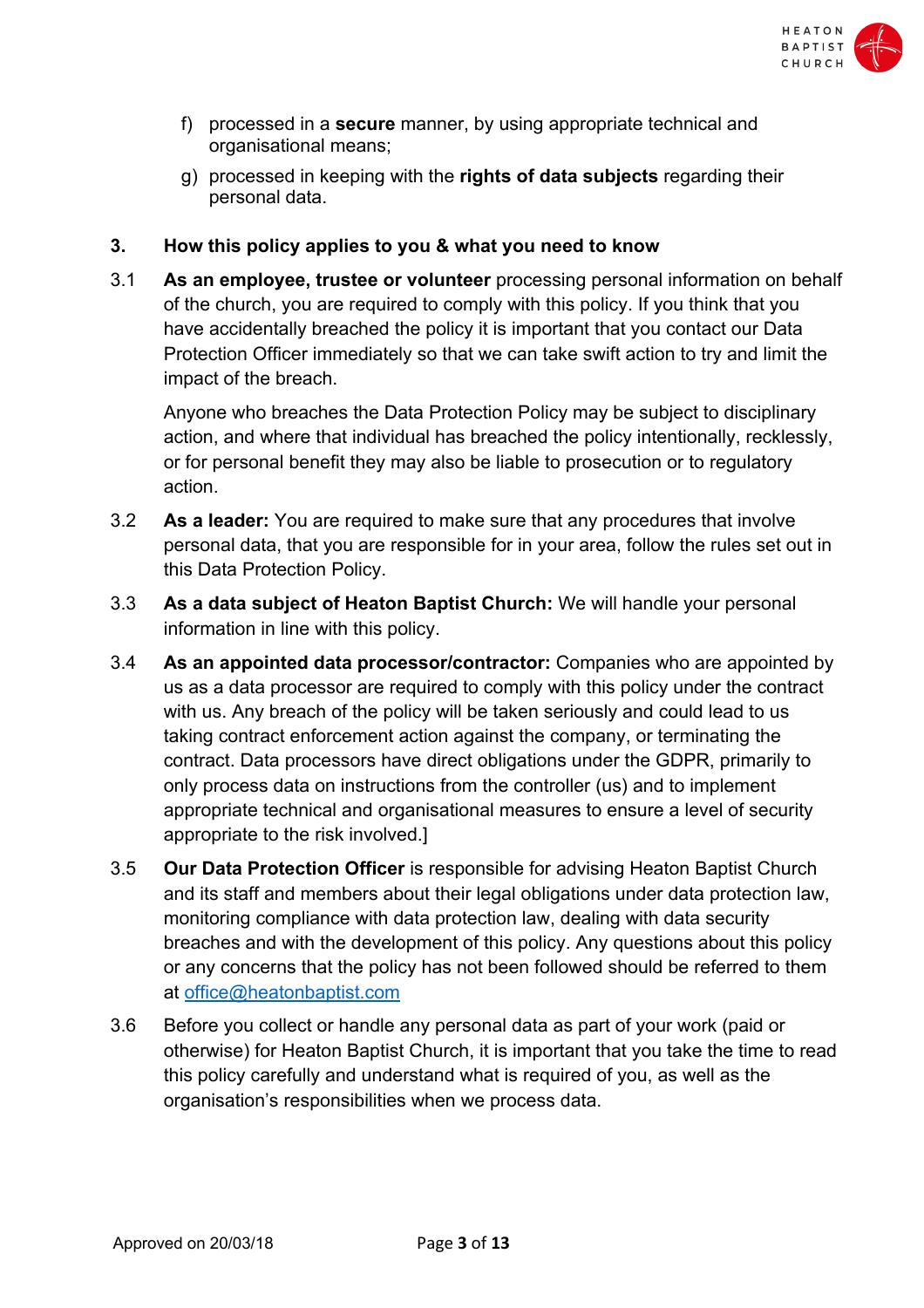

3.7 Our procedures will be in line with the requirements of this policy, but if you are unsure about whether anything you plan to do, or are currently doing, might breach this policy you must first speak to the Data Protection Officer.

## **4. Training and guidance**

- 4.1 We will provide general training at least annually for all staff to raise awareness of their obligations and our responsibilities, as well as to outline the law.
- 4.2 We may also issue procedures, guidance or instructions from time to time. Leaders must set aside time for their team to look together at the implications for their work.

## **Section B – Our data protection responsibilities**

## **5. What personal information do we process?**

- 5.1 In the course of our work, we may collect and process information (personal data) about many different people (data subjects). This includes data we receive straight from the person it is about, for example, where they complete forms or contact us. We may also receive information about data subjects from other sources including, for example, previous employers.
- 5.2 We process personal data in both electronic and paper form and all this data is protected under data protection law. The personal data we process can include information such as names and contact details, education or employment details, and visual images of people.
- 5.3 In some cases, we hold types of information that are called "special categories" of data in the GDPR. This personal data can only be processed under strict conditions.

**Special categories' of data** (as referred to in the GDPR) includes information about a person's: racial or ethnic origin; political opinions; religious or similar (e.g. philosophical) beliefs; trade union membership; health (including physical and mental health, and the provision of health care services); genetic data; biometric data; sexual life and sexual orientation.

- 5.4 We will not hold information relating to criminal proceedings or offences or allegations of offences unless there is an overarching safeguarding requirement to process this data for the protection of children and adults who may be put at risk in our church. This processing will only ever be carried out on advice from the Ministries Team of the Baptist Union of Great Britain or our Regional Association Safeguarding contact person.
- 5.5 Other data may also be considered 'sensitive' such as bank details, but will not be subject to the same legal protection as the types of data listed above.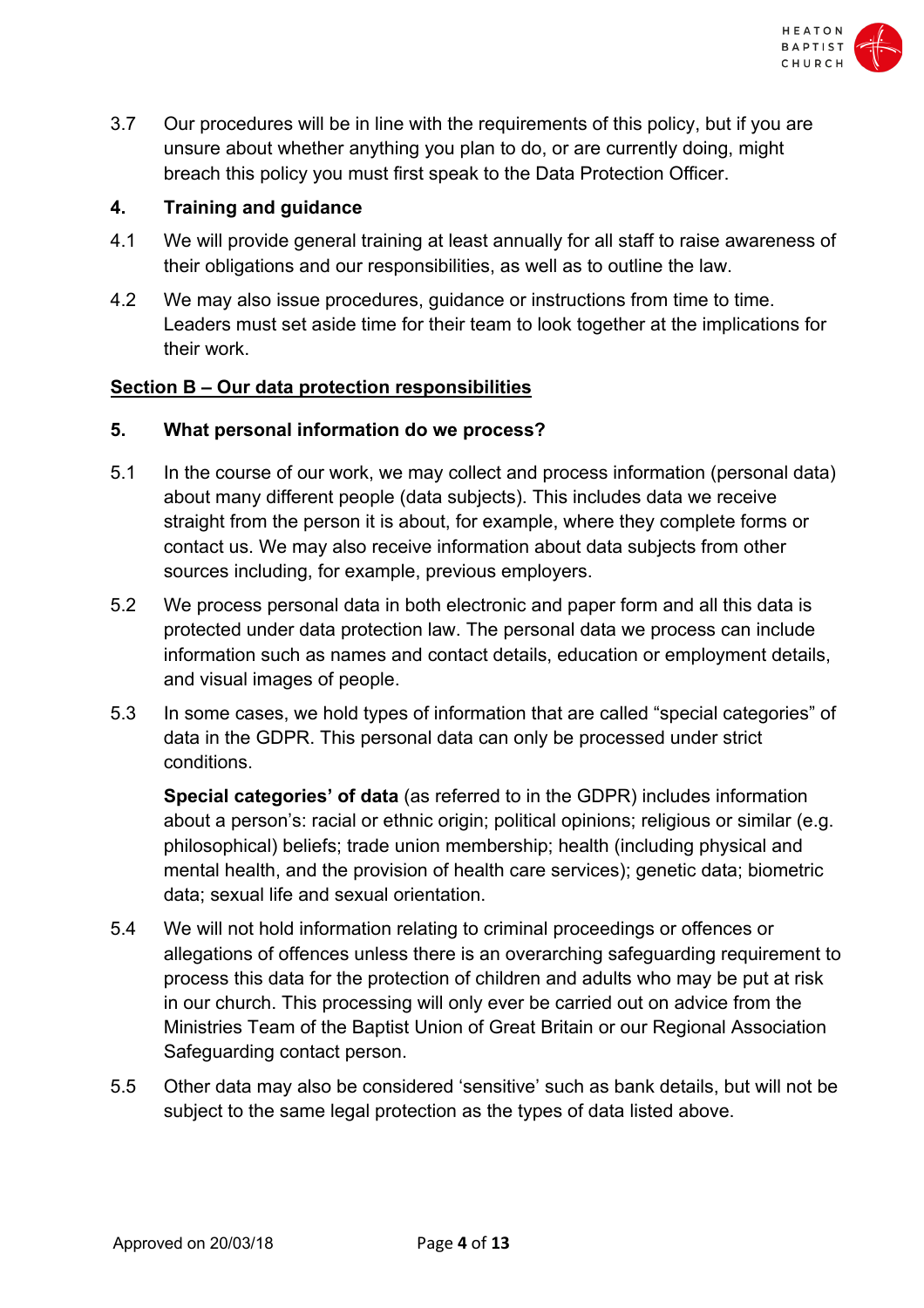

#### **6. Making sure processing is fair and lawful**

6.1 Processing of personal data will only be fair and lawful when the purpose for the processing meets a legal basis, as listed below, and when the processing is transparent. This means we will provide people with an explanation of how and why we process their personal data at the point we collect data from them, as well as when we collect data about them from other sources.

#### **How can we legally use personal data?**

- 6.2 Processing of personal data is only lawful if at least one of these legal conditions, as listed in Article 6 of the GDPR, is met:
	- a) the processing is **necessary for a contract** with the data subject;
	- b) the processing is **necessary for us to comply with a legal obligation**;
	- c) the processing is necessary to protect someone's life (this is called "**vital interests**");
	- d) the processing is necessary for us to perform a task in the public interest, and the task has a clear basis in law;
	- e) the processing is **necessary for legitimate interests** pursued by Heaton Baptist Church or another organisation, unless these are overridden by the interests, rights and freedoms of the data subject.
	- f) If none of the other legal conditions apply, the processing will only be lawful if the data subject has given their clear consent.

#### **How can we legally use 'special categories' of data?**

- 6.3 Processing of 'special categories' of personal data is only lawful when, in addition to the conditions above, one of the extra conditions, as listed in Article 9 of the GDPR, is met. These conditions include where:
	- a) the processing is necessary for **carrying out our obligations under employment and social security and social protection law;**
	- b) the processing is necessary for **safeguarding the vital interests** (in emergency, life or death situations) **of an individual** and the data subject is incapable of giving consent;
	- c) the processing is carried out in the **course of our legitimate activities** and only relates to our members or persons we are in regular contact with in connection with our purposes;
	- d) the processing is necessary for **pursuing legal claims.**
	- e) If none of the other legal conditions apply, the processing will only be lawful if the data subject has given their **explicit consent.**
- 6.4 Before deciding which condition should be relied upon, we may refer to the original text of the GDPR as well as any relevant guidance, and seek legal advice as required.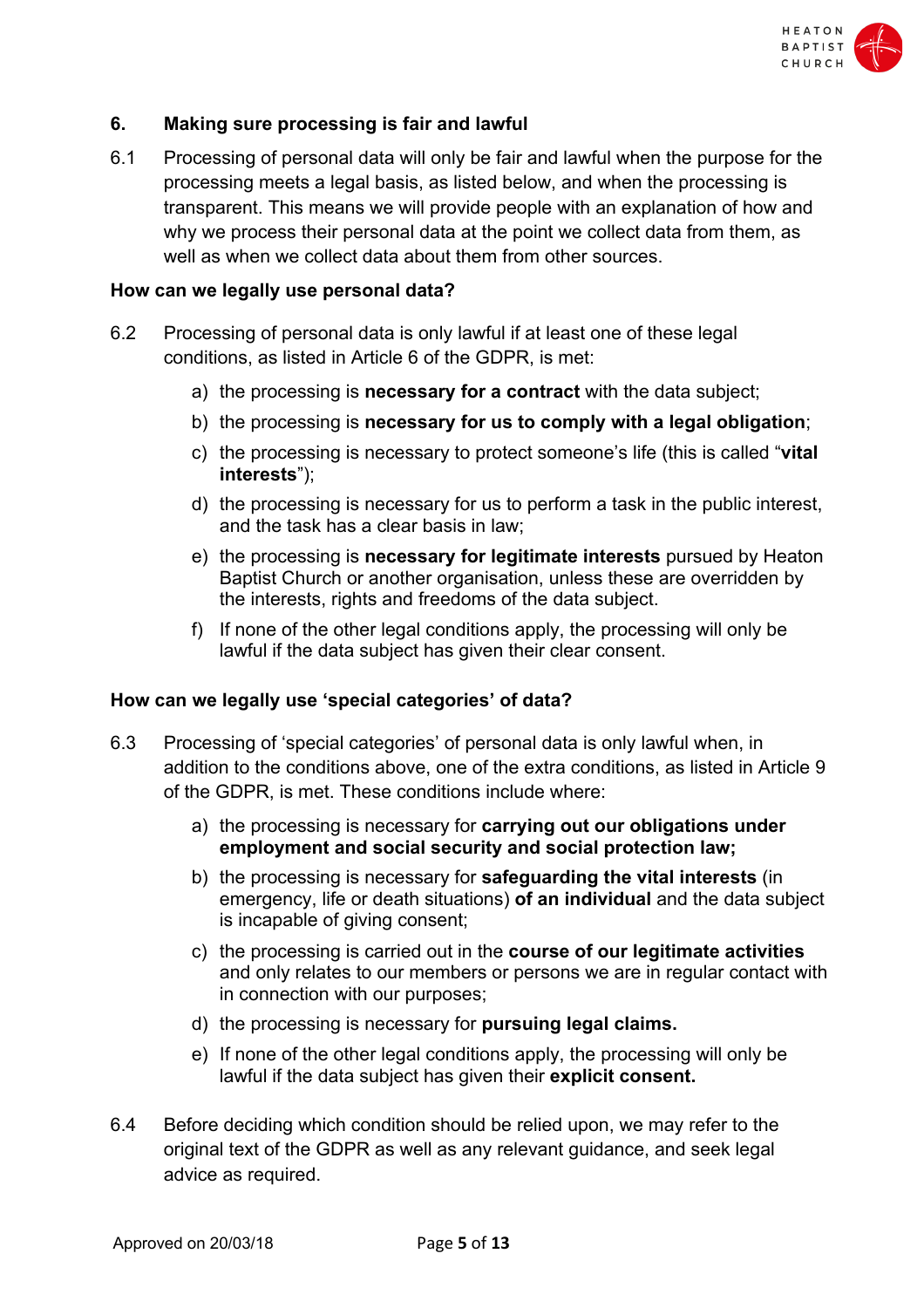

#### **What must we tell individuals before we use their data?**

6.5 If personal data is collected directly from the individual, we will inform them [in writing] about; our identity/contact details [and those of the Data Protection [Officer/Trustee], the reasons for processing, and the legal bases, [including explaining any automated decision making or profiling], explaining our legitimate interests, and explaining, where relevant, the consequences of not providing data needed for a contract or statutory requirement; who we will share the data with; if we plan to send the data outside of the European Union; how long the data will be stored and the data subjects' rights.

This information is commonly referred to as a 'Privacy Notice'.

This information will be given at the time when the personal data is collected.

6.6 If data is collected from another source, rather than directly from the data subject, we will provide the data subject with the information described in section 6.55 as well as: the categories of the data concerned; and the source of the data.

This information will be provided to the individual in writing and no later than within 1 month after we receive the data, unless a legal exemption under the GDPR applies. If we use the data to communicate with the data subject, we will at the latest give them this information at the time of the first communication.

If we plan to pass the data onto someone else outside of Heaton Baptist Church we will give the data subject this information before we pass on the data.

## **7. When we need consent to process data**

- 7.1 Where none of the other legal conditions apply to the processing, and we are required to get consent from the data subject, we will clearly set out what we are asking consent for, including why we are collecting the data and how we plan to use it. Consent will be specific to each process we are requesting consent for and we will only ask for consent when the data subject has a real choice whether or not to provide us with their data.
- 7.2 Consent can however be withdrawn at any time and if withdrawn, the processing will stop. Data subjects will be informed of their right to withdraw consent and it will be as easy to withdraw consent as it is to give consent.

## **8. Processing for specified purposes**

8.1 We will only process personal data for the specific purposes explained in our privacy notices (as described above in section 6.5.5) or for other purposes specifically permitted by law. We will explain those other purposes to data subjects in the way described in section 6, unless there are lawful reasons for not doing so.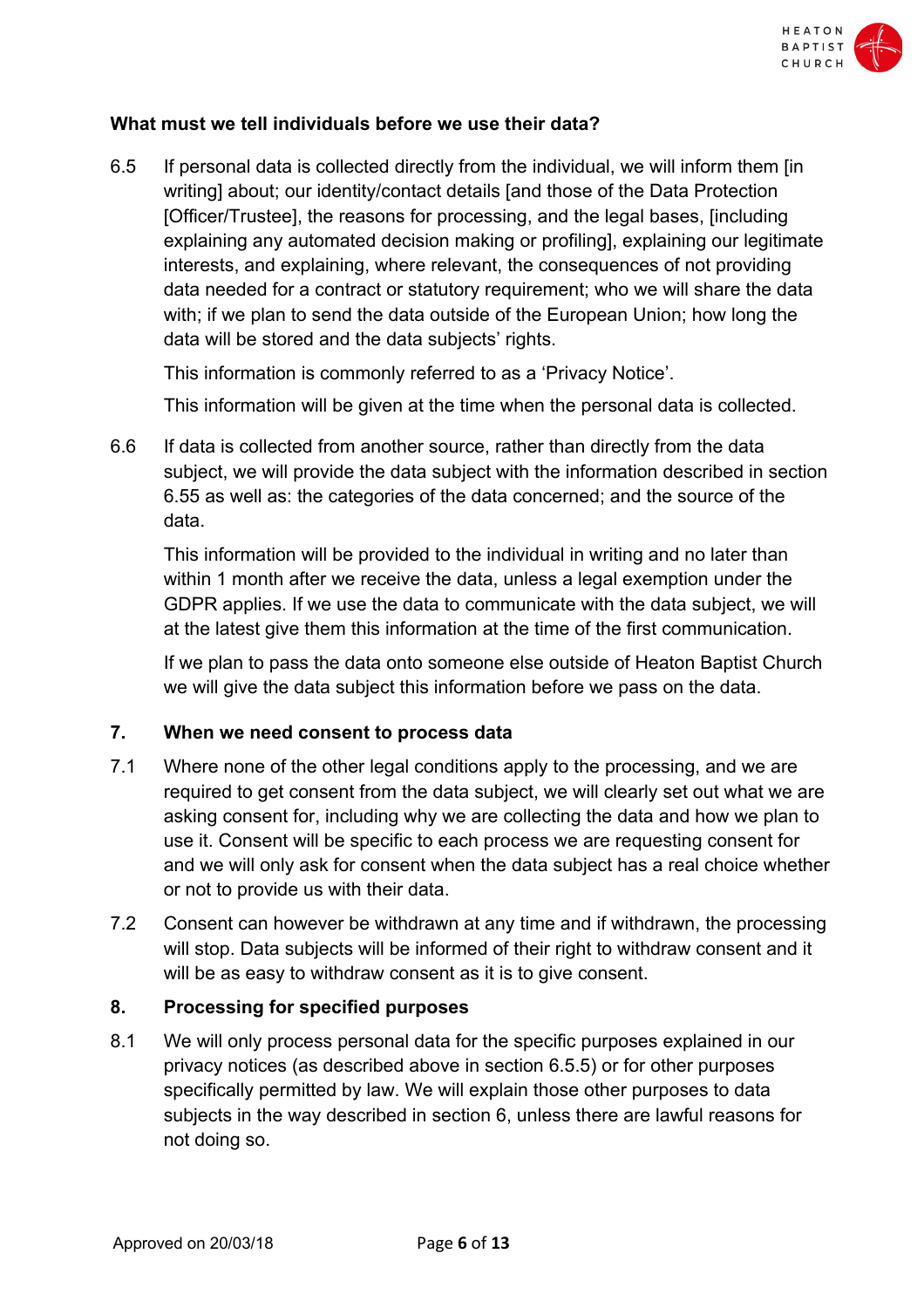

#### **9. Data will be adequate, relevant and not excessive**

9.1 We will only collect and use personal data that is needed for the specific purposes described above (which will normally be explained to the data subjects in privacy notices). We will not collect more than is needed to achieve those purposes. We will not collect any personal data "just in case" we want to process it later.

#### **10. Accurate data**

10.1 We will make sure that personal data held is accurate and, where appropriate, kept up to date. The accuracy of personal data will be checked at the point of collection and at appropriate points later on.

#### **11. Keeping data and destroying it**

- 11.1 We will not keep personal data longer than is necessary for the purposes that it was collected for. We will comply with official guidance issued to our sector about retention periods for specific records.
- 11.2 Information about how long we will keep records for can be found in our Data Retention Schedule.

#### **12. Security of personal data**

- 12.1 We will use appropriate measures to keep personal data secure at all points of the processing. Keeping data secure includes protecting it from unauthorised or unlawful processing, or from accidental loss, destruction or damage.
- 12.2 We will implement security measures which provide a level of security which is appropriate to the risks involved in the processing.

Measures will include technical and organisational security measures. In assessing what measures are the most appropriate we will take into account the following, and anything else that is relevant:

- a) the quality of the security measure;
- b) the costs of implementation;
- c) the nature, scope, context and purpose of processing;
- d) the risk (of varying likelihood and severity) to the rights and freedoms of data subjects;
- e) the risk which could result from a data breach.

#### 12.3 Measures may include:

- a) technical systems security;
- b) measures to restrict or minimise access to data;
- c) measures to ensure our systems and data remain available, or can be easily restored in the case of an incident;
- d) physical security of information and of our premises;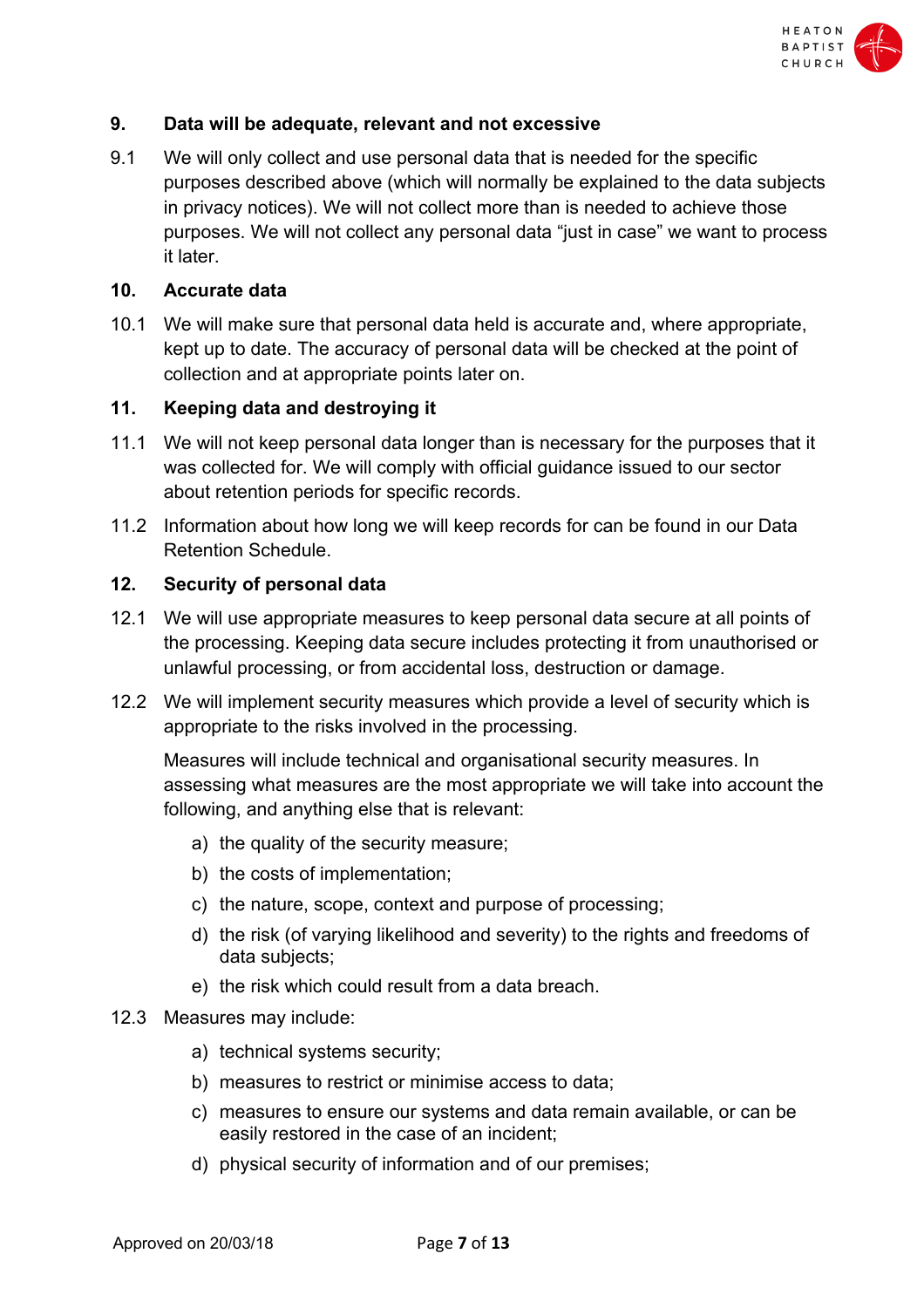

- e) organisational measures, including policies, procedures, training and audits;
- f) regular testing and evaluating of the effectiveness of security measures.

## **13. Keeping records of our data processing**

13.1 To show how we comply with the law we will keep clear records of our processing activities and of the decisions we make concerning personal data (setting out our reasons for those decisions).

#### **Section C – Working with people we process data about (data subjects)**

#### **14. Data subjects' right**

- 14.1 We will process personal data in line with data subjects' rights, including their right to:
	- a) request access to any of their personal data held by us (known as a Subject Access Request);
	- b) ask to have inaccurate personal data changed;
	- c) restrict processing, in certain circumstances;
	- d) object to processing, in certain circumstances, including preventing the use of their data for direct marketing;
	- e) data portability, which means to receive their data, or some of their data, in a format that can be easily used by another person (including the data subject themselves) or organisation;
	- f) not be subject to automated decisions, in certain circumstances; and
	- g) withdraw consent when we are relying on consent to process their data.
- 14.2 If a colleague receives any request from a data subject that relates or could relate to their data protection rights, this will be forwarded to our IData Protection Officer/Trustee] **immediately.**
- 14.3 We will act on all valid requests as soon as possible, and at the latest within **one calendar month**, unless we have reason to, and can lawfully extend the timescale. This can be extended by up to two months in some circumstances.
- 14.4 All data subiects' rights are provided free of charge.
- 14.5 Any information provided to data subjects will be concise and transparent, using clear and plain language.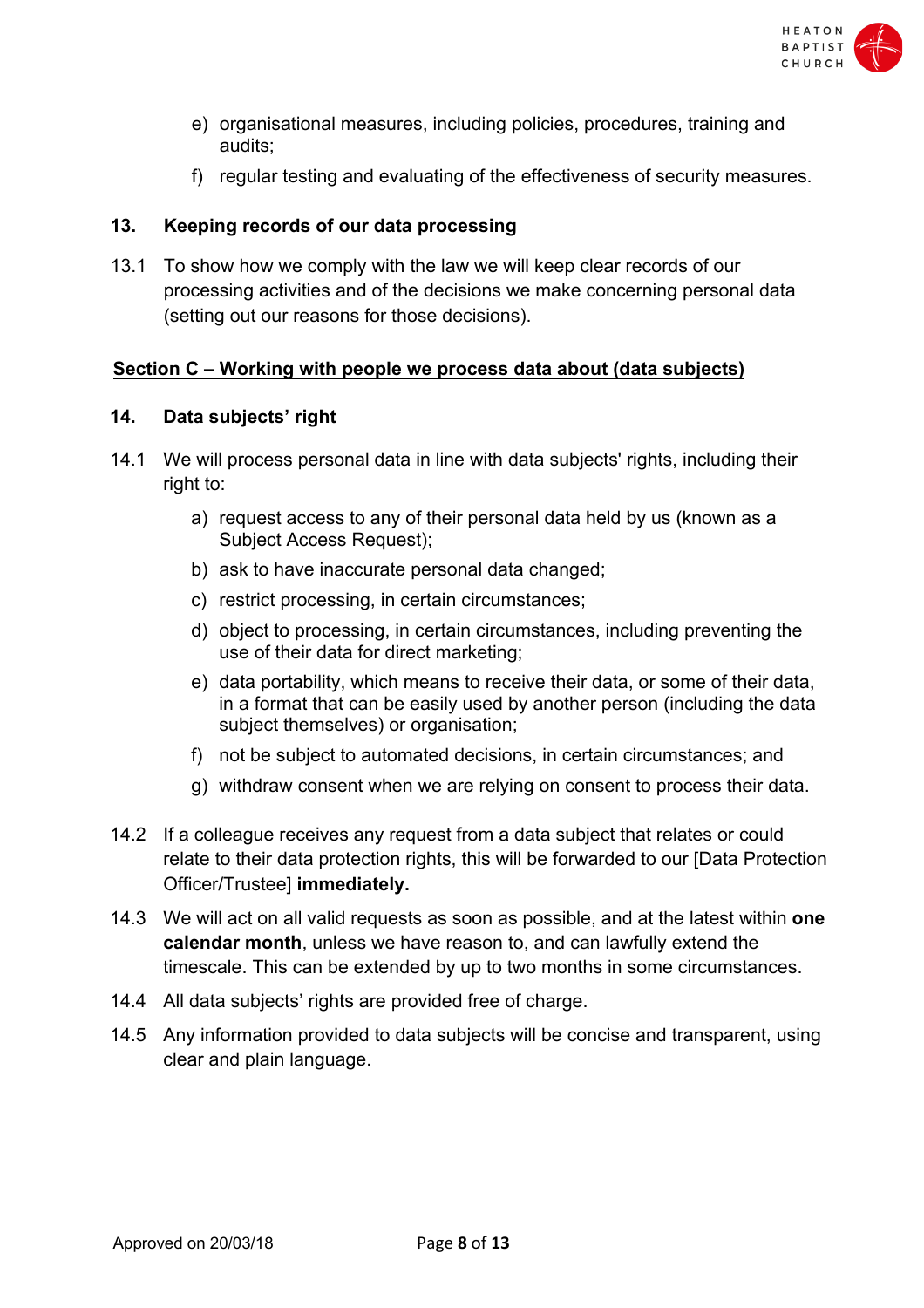

## **15. Direct marketing**

15.1. We will comply with the rules set out in the GDPR, the Privacy and Electronic Communications Regulations (PECR) and any laws which may amend or replace the regulations around **direct marketing**. This includes, but is not limited to, when we make contact with data subjects by post, email, text message, social media messaging, telephone (both live and recorded calls) and fax.

**Direct marketing** means the communication (by any means) of any advertising or marketing material which is directed, or addressed, to individuals. "Marketing" does not need to be selling anything, or be advertising a commercial product. It includes contact made by organisations to individuals for the purposes of promoting the organisation's aims.

15.2. Any direct marketing material that we send will identify Heaton Baptist Church as the sender and will describe how people can object to receiving similar communications in the future. If a data subject exercises their right to object to direct marketing we will stop the direct marketing as soon as possible.

## **Section D – working with other organisations & transferring data**

## **16. Sharing information with other organisations**

- 16.1 We will only share personal data with other organisations or people when we have a legal basis to do so and if we have informed the data subject about the possibility of the data being shared (in a privacy notice), unless legal exemptions apply to informing data subjects about the sharing. Only authorised and properly instructed staff and trustees are allowed to share personal data.
- 16.2 We will keep records of information shared with a third party, which will include recording any exemptions which have been applied, and why they have been applied. We will follow the ICO's statutory *Data Sharing Code of Practice* (or any replacement code of practice) when sharing personal data with other data controllers. Legal advice will be sought as required.

#### **17. Data processors**

- 17.1 [Before appointing a contractor who will process personal data on our behalf (a data processor) we will carry out due diligence checks. The checks are to make sure the processor will use appropriate technical and organisational measures to ensure the processing will comply with data protection law, including keeping the data secure, and upholding the rights of data subjects. We will only appoint data processors who can provide us with sufficient guarantees that they will do this.]
- 17.2 [We will only appoint data processors on the basis of a written contract that will require the processor to comply with all relevant legal requirements. We will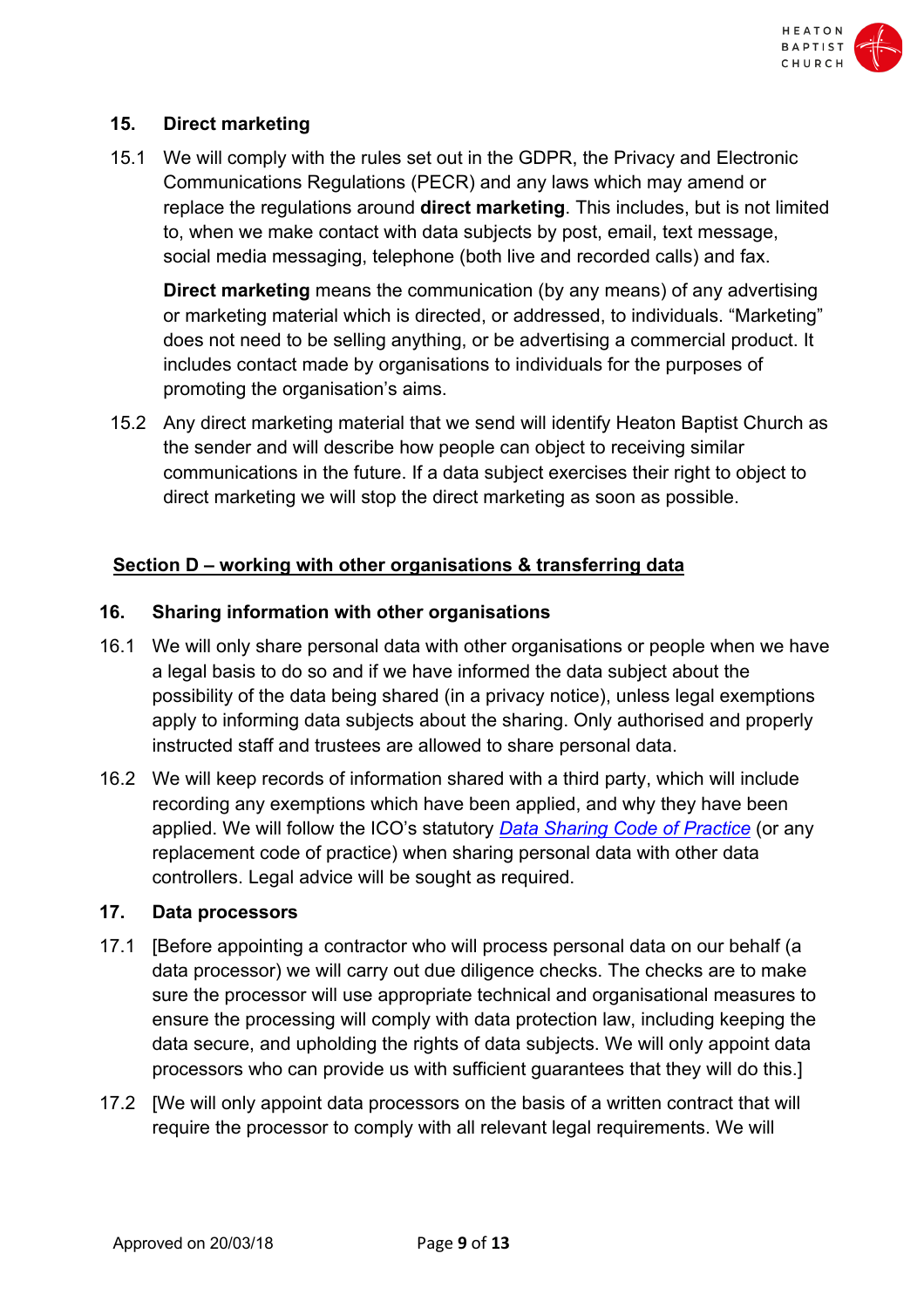

continue to monitor the data processing, and compliance with the contract, throughout the duration of the contract.]

## **18. Transferring personal data outside the European Union (EU)**

- 18.1 Personal data cannot be transferred (or stored) outside of the European Union unless this is permitted by the GDPR. This includes storage on a "cloud" based service where the servers are located outside the EU.
- 18.2 We will only transfer data outside the EU where it is permitted by one of the conditions for non-EU transfers in the GDPR

#### **Section E – Managing change & risks**

#### **19. Data protection impact assessments**

- 19.1 When we are planning to carry out any data processing which is likely to result in a high risk we will carry out a Data Protection Impact Assessment (DPIA). These include situations when we process data relating to vulnerable people, trawling of data from public profiles, using new technology, and transferring data outside the EU. Any decision not to conduct a DPIA will be recorded.
- 19.2 We may also conduct a DPIA in other cases when we consider it appropriate to do so. If we are unable to mitigate the identified risks such that a high risk remains we will consult with the ICO.
- 19.3 DPIAs will be conducted in accordance with the ICO's Code of Practice 'Conducting privacy impact assessments.'

#### **20. Dealing with data protection breaches**

- 20.1 Where staff or volunteers, [or contractors working for us], think that this policy has not been followed, or data might have been breached or lost, this will be reported **immediately** to the Data Protection Officer.
- 20.2 We will keep records of personal data breaches, even if we do not report them to the ICO.
- 20.3 We will report all data breaches which are likely to result in a risk to any person, to the ICO. Reports will be made to the ICO within 72 hours from when someone in the church becomes aware of the breach.
- 20.4 In situations where a personal data breach causes a high risk to any person, we will (as well as reporting the breach to the ICO), inform data subjects whose information is affected, without undue delay.

This can include situations where, for example, bank account details are lost or an email containing sensitive information is sent to the wrong recipient. Informing data subjects can enable them to take steps to protect themselves and/or to exercise their rights.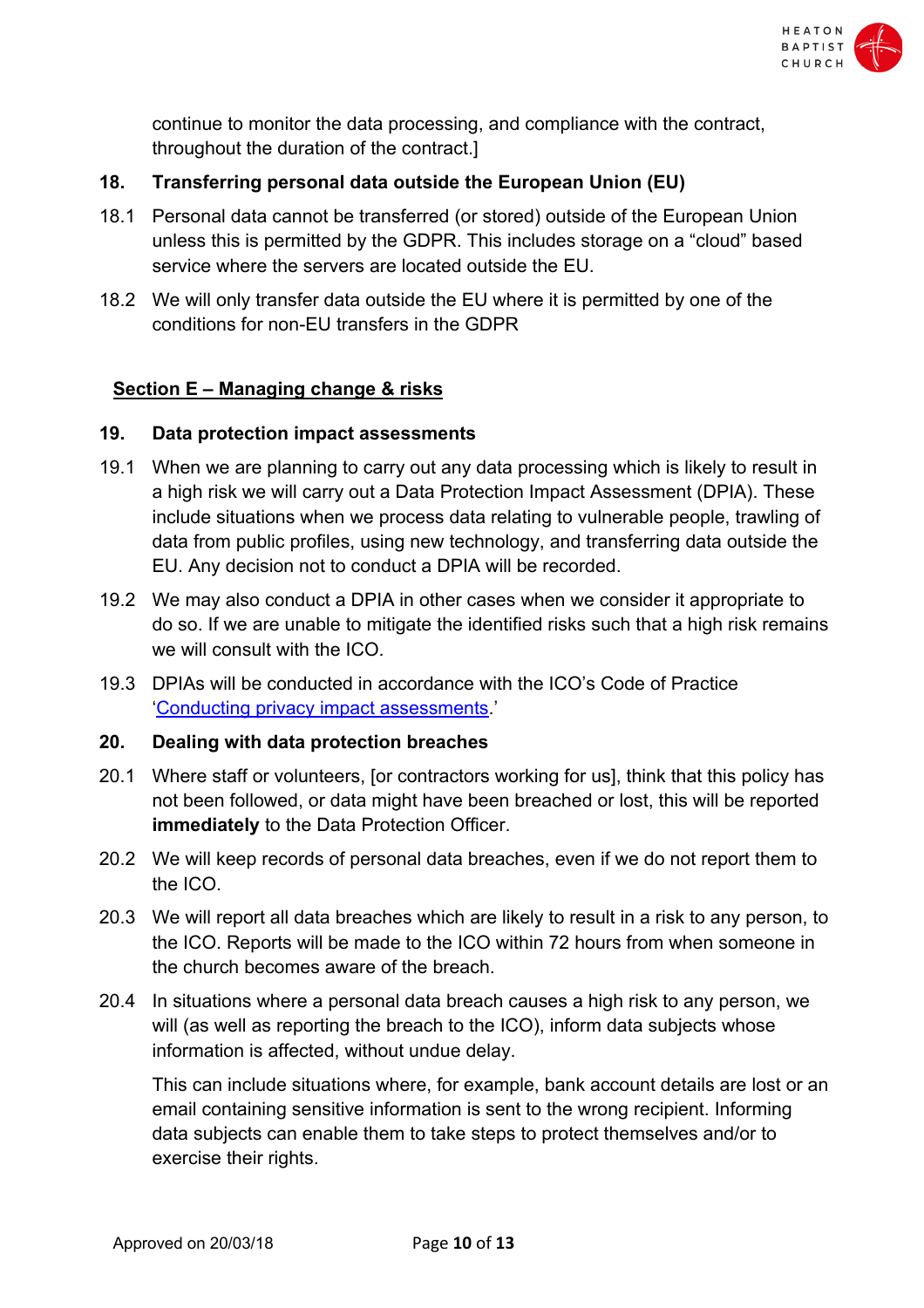

## **Schedule 1 – Definitions and useful terms**

The following terms are used throughout this policy and have their legal meaning as set out within the GDPR. The GDPR definitions are further explained below:

**Data controller** means any person, company, authority or other body who (or which) determines the means for processing personal data and the purposes for which it is processed. It does not matter if the decisions are made alone or jointly with others.

The data controller is responsible for the personal data which is processed and the way in which it is processed. We are the data controller of data which we process.

- **Data processors** include any individuals or organisations, which process personal data on our behalf and on our instructions e.g. an external organisation which provides secure waste disposal for us. This definition will include the data processors' own staff (note that staff of data processors may also be data subjects).
- **Data subjects** include all living individuals who we hold or otherwise process personal data about. A data subject does not need to be a UK national or resident. All data subjects have legal rights in relation to their personal information. Data subjects that we are likely to hold personal data about include:
	- a) the people we care for and support;
	- b) our employees (and former employees);
	- c) consultants/individuals who are our contractors or employees working for them;
	- d) volunteers;
	- e) tenants;
	- f) trustees;
	- g) complainants;
	- h) supporters;
	- i) enquirers;
	- j) friends and family;
	- k) advisers and representatives of other organisations.
- **ICO** means Information Commissioners Office which is the UK's regulatory body responsible the for ensuring that we comply with our legal data protection duties. The ICO produces guidance on how to implement data protection law and can take regulatory action where a breach occurs.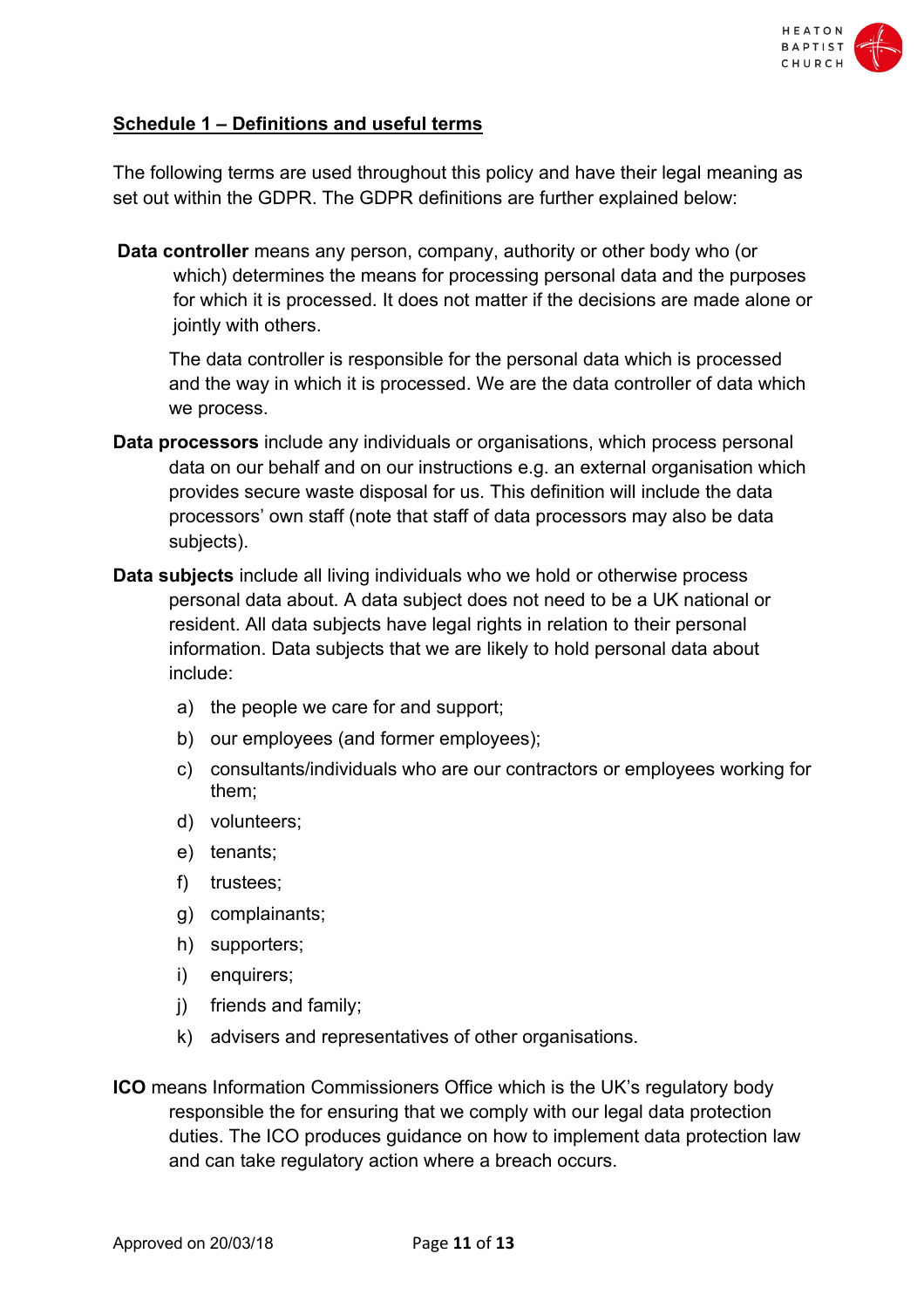

**Personal data** means any information relating to a natural person (living person) who is either identified or is identifiable. A natural person must be an individual and cannot be a company or a public body. Representatives of companies or public bodies would, however, be natural persons.

Personal data is limited to information about living individuals and does not cover deceased people.

Personal data can be factual (for example, a name, address or date of birth) or it can be an opinion about that person, their actions and behaviour.

- **Privacy notice** means the information given to data subjects which explains how we process their data and for what purposes.
- **Processing** is very widely defined and includes any activity that involves the data. It includes obtaining, recording or holding the data, or carrying out any operation or set of operations on the data including organising, amending, retrieving, using, disclosing, erasing or destroying it. Processing can also include transferring personal data to third parties, listening to a recorded message (e.g. on voicemail) or viewing personal data on a screen or in a paper document which forms part of a structured filing system. Viewing of clear, moving or stills images of living individuals is also a processing activity.

**Special categories of data** (as identified in the GDPR) includes information about a person's:

- l) Racial or ethnic origin:
- m) Political opinions;
- n) Religious or similar (e.g. philosophical) beliefs;
- o) Trade union membership;
- p) Health (including physical and mental health, and the provision of health care services);
- q) Genetic data;
- r) Biometric data;
- s) Sexual life and sexual orientation.